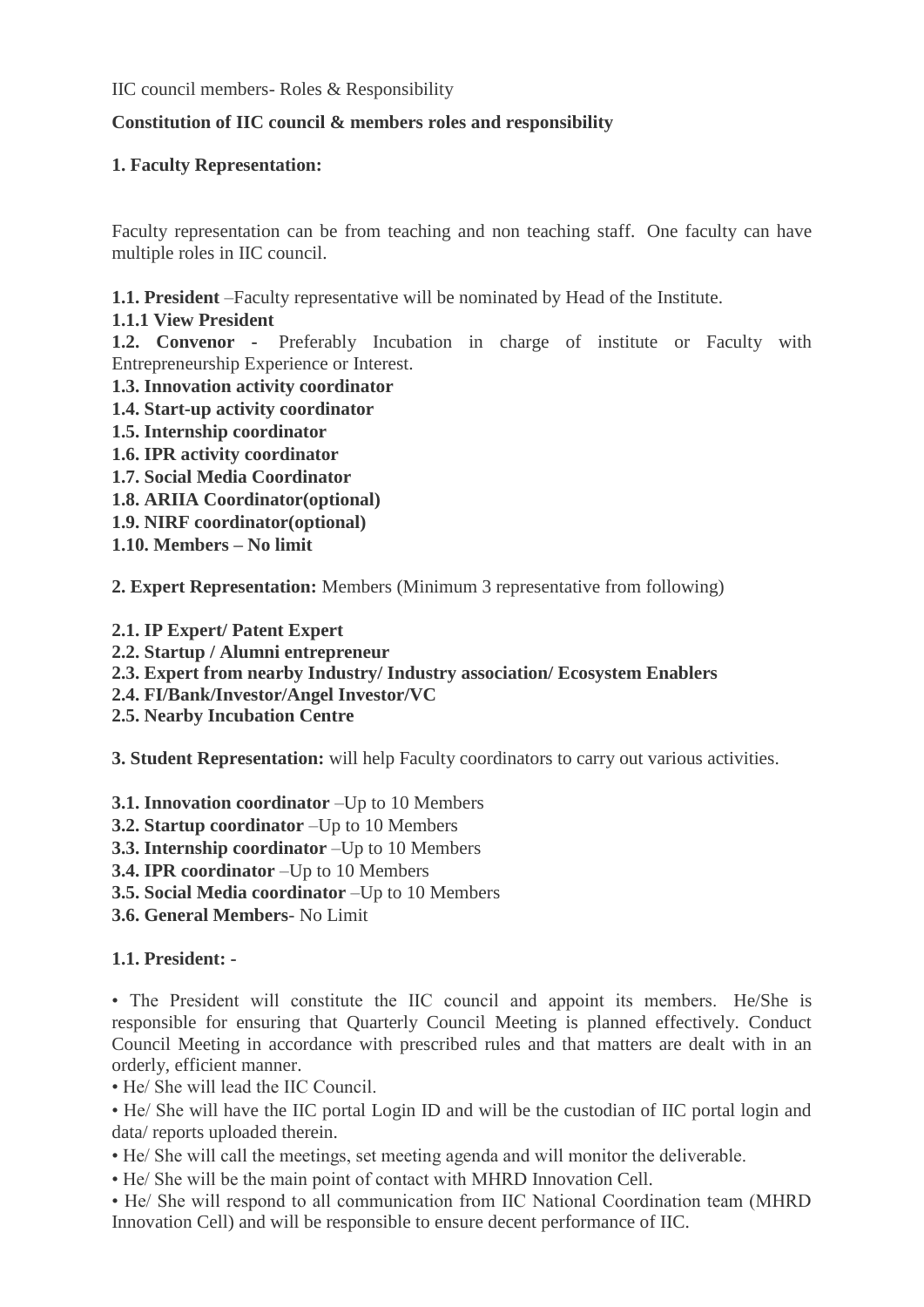• He/ She will coordinate with MHRD innovation cell and responsible for all the IIC activities in the institute.

• He/ She will ensure Institution's participation in IIC calendar activity and take lead in the institution driven activities (own initiatives).

• He/ She will ensure the effective implementation of IIC activities with the help of Convenor.

• He could change the council members as per the decision taken in council meetings and update the information on portal.

• *He/ She will be responsible for submitting the monthly progress/activity reports on the IIC portal.*

## **1.1.1 Vice President:-**

It is an Honorary post for a senior expert representative from Industry/Ecosystem enablers. He/She can be from faculty representative as well in case no experts are available.

#### **1.2. Convenor: -**

• The Convenor will work in close coordination with IIC president and will provide help wherever required for smooth conduction of activities.

• He/ She will ensure the participation in the meeting and will prepare the meeting agenda at least 10 days prior to meeting with the inputs from all valuable council members and President.

• He/ She will ensure that the internal examination dates would not interfere with the IIC activities and coordinate with all departments to ensure the same.

• He/ She will collect the inputs from all the members of the council at regular interval, especially external members for better planning of IIC activities and effective delivery of results.

#### **Faculty Member/Faculty representatives/ Non teaching staff: -**

Following members will work in close coordination with President and Convener to develop a comprehensive ecosystem of innovation and synergy in efforts to boost entrepreneurship. They will work as per the responsibilities assigned in council meeting.

#### **1.3. Innovation activity coordinator -**

Will work to promote innovation related activities on campus or as mandated in IIC council meeting.

#### **1.4. Start-up activity coordinator -**

Will work to boost startup generation among students and related activities or as mandated in IIC council meeting.

#### **1.5. Internship coordinator -**

Will work to arrange student internships in startups, so to expose them with startup ecosystem in India, real-life challenges in startup and their success stories or as mandated in IIC council meeting.

#### **1.6. IPR activity coordinator -**

To promote awareness about IPRs and conduct related activities on campus or as mandated in IIC council meeting.

## **1.7. Social Media Coordinator -**

Will create and manage IIC page/account on Facebook, Twitter and YouTube and other relevant social media platforms. He / She will be responsible for posting all the relevant information about council meeting resolution and action plan, IIC activities and follow/tag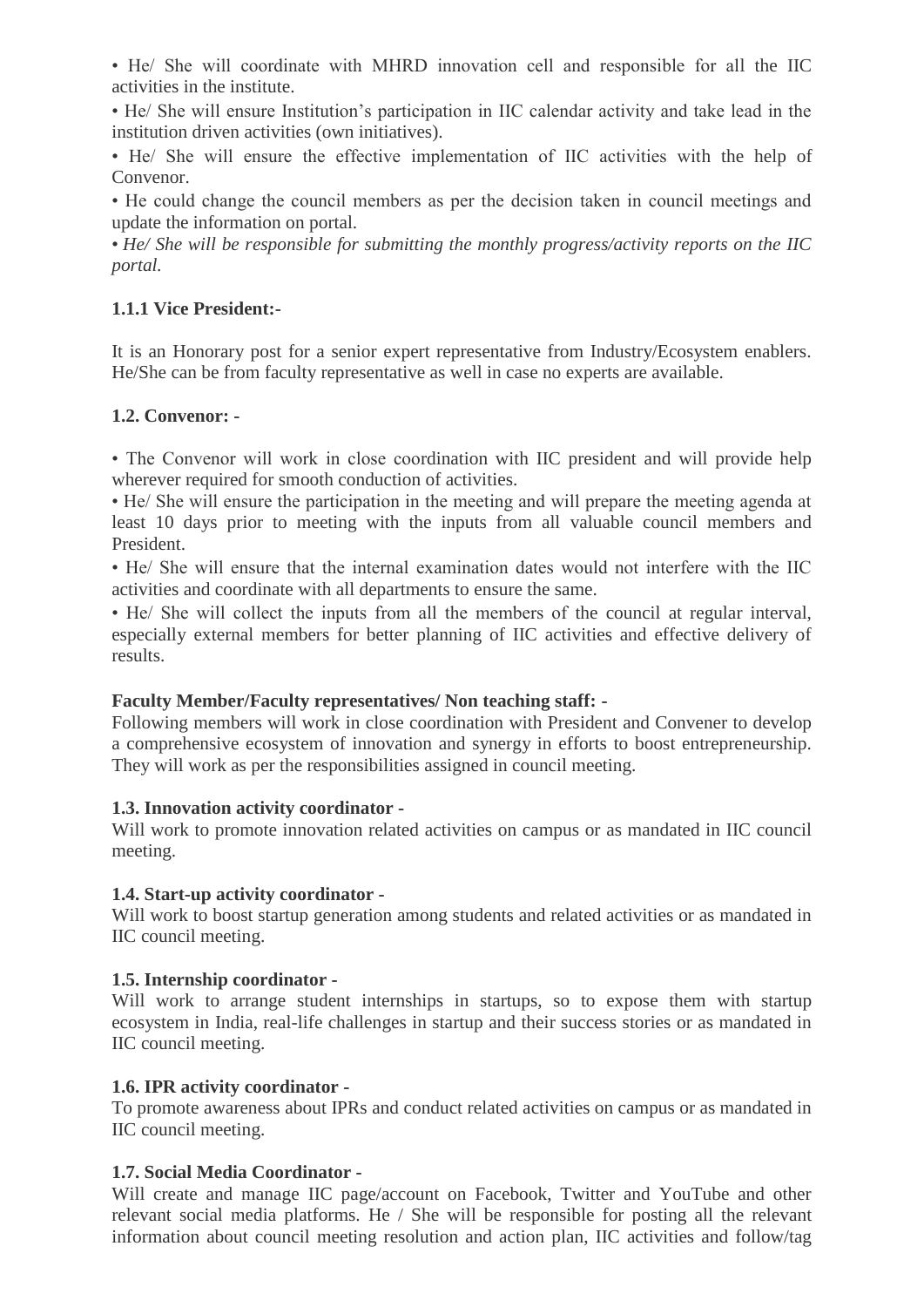MIC/IIC page and posts on these platforms. He/ She will also ensure that all students follow MIC/IIC page/account on social media to get first-hand information.

**1.8. ARIIA Coordinator(Optional) -** Coordinate for ARIIA related activities.

**1.9. NIRF coordinator (Optional)-** Coordinate for NIRF related activities.

## **1.10. Members – No limit**

## **2.1. IP Expert/ Patent Expert:**

• Patent expert could be any registered patent agent/lawyer or the subject matter expert/faculty who have sufficient years of experience in the IPR domain.

• He/ She would suggest points related to patent and technology transfer in the council meeting.

• He/ She would also play a key role in the IPR workshops scheduled in the IIC calendar with in that institute.

## **2.2. Startup / Alumni entrepreneur:**

Alumni network of any institution is the most valuable resource of any Institution. The role of alumni entrepreneur is to guide not only the council in the matters of startup ecosystem but to also guide the students of the institution. He/ She can share his success story as an entrepreneur/innovator.

## **2.3. Expert from nearby Industry/ Industry association/ Ecosystem Enablers :**

• He/ She will attend the council meeting on regular basis (quarterly).

• Technical Expert would play the role of mentor/guide to the institute students.

• He/ She will help in organizing institute level idea Competition/Hackathon by suggesting suitable problem statements or theme.

• He/ She will give his inputs in council meetings about the latest trends in technologies and feasibility of the idea/point discussed.

# **2.4. FI/Bank/Investor/Angel Investor/VC :**

• He/ She will attend the council meeting on regular basis (quarterly).

• His/ Her role is to give information about loan schemes, grant and investments regarding startup and entrepreneurship.

• He/ She will also arrange meetings with investors/sponsor for the events organized by the institute based on the IIC calendar/guidelines.

# **2.5. Expert from Nearby Incubation Center:**

• He/ She will attend the general council meeting on regular basis (quarterly).

• He/ She will help the IIC in conducting idea workshops/ competition/ Hackathon/ bootcamps etc.

• He/ She will also help the IIC in identifying ideas from IIC events and provide mentoring, incubation guidance and business network support.

# **3. Student Representative -**

Student coordinators will act as a medium of communication between IIC and institute students. He/ She will understand the concept, idea and method of participation in IIC activities and disseminate it to all the students. He/ She will act as a volunteer for IIC programs and will support respective faculty coordinators.

# **Special Invitee:**